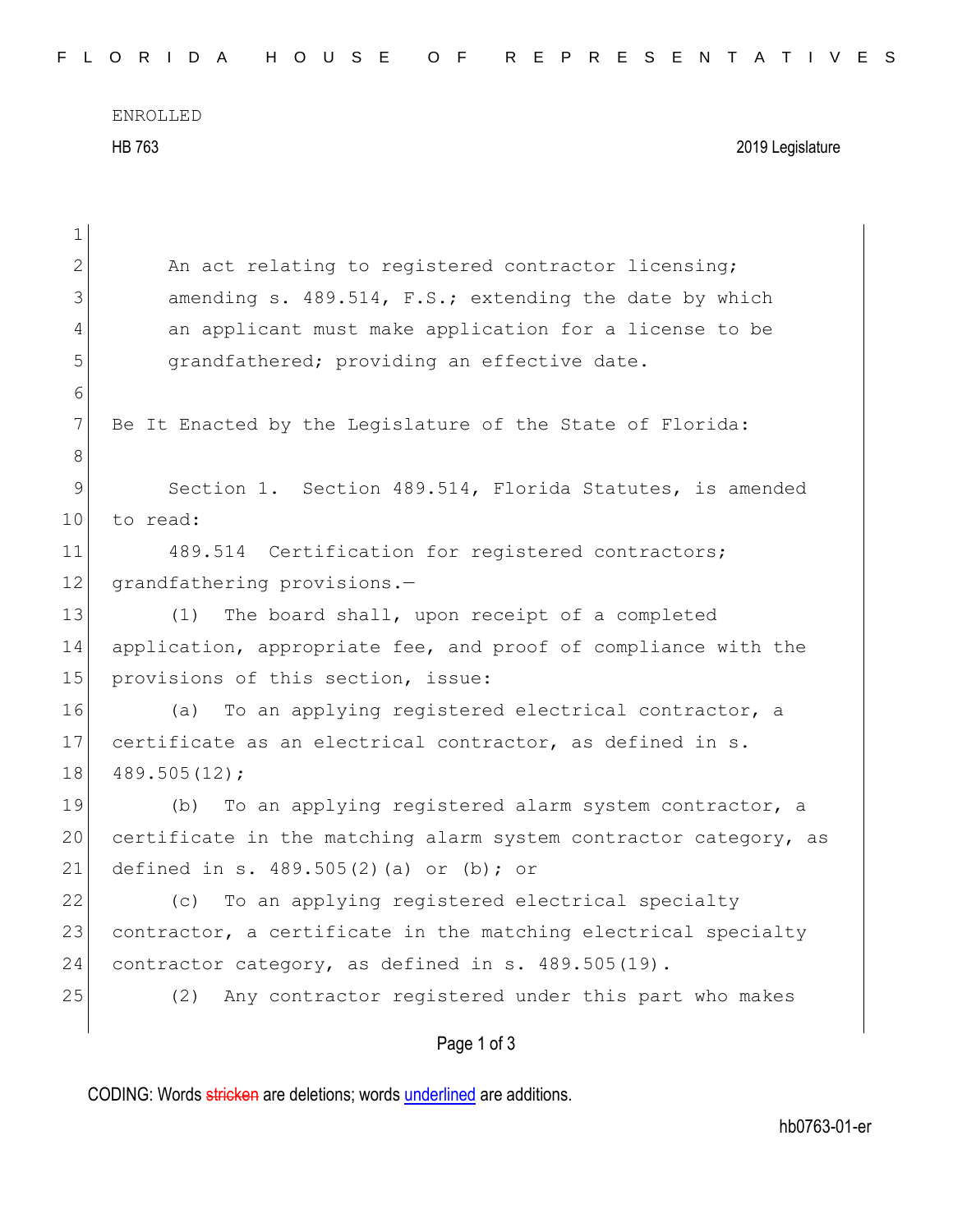ENROLLED

HB 763 2019 Legislature

26 application under this section to the board shall meet each of 27 the following requirements for certification:

28 (a) Currently holds a valid registered local license in 29 the category of electrical contractor, alarm system contractor, 30 or electrical specialty contractor.

 (b) Has, for that category, passed a written, proctored examination that the board finds to be substantially similar to the examination required to be licensed as a certified contractor under this part. For purposes of this subsection, a written, proctored examination such as that produced by the National Assessment Institute, Block and Associates, NAI/Block, Experior Assessments, Professional Testing, Inc., or Assessment 38 Systems, Inc., shall be considered to be substantially similar to the examination required to be licensed as a certified contractor. The board may not impose or make any requirements 41 regarding the nature or content of these cited examinations.

42 (c) Has at least 5 years of experience as a contractor in 43 that contracting category, or as an inspector or building 44 administrator with oversight over that category, at the time of 45 application. For contractors, only time periods in which the 46 contractor license is active and the contractor is not on 47 | probation shall count toward the 5 years required under this 48 subsection.

49 (d) Has not had his or her contractor's license revoked at 50 any time, had his or her contractor's license suspended in the

## Page 2 of 3

CODING: Words stricken are deletions; words underlined are additions.